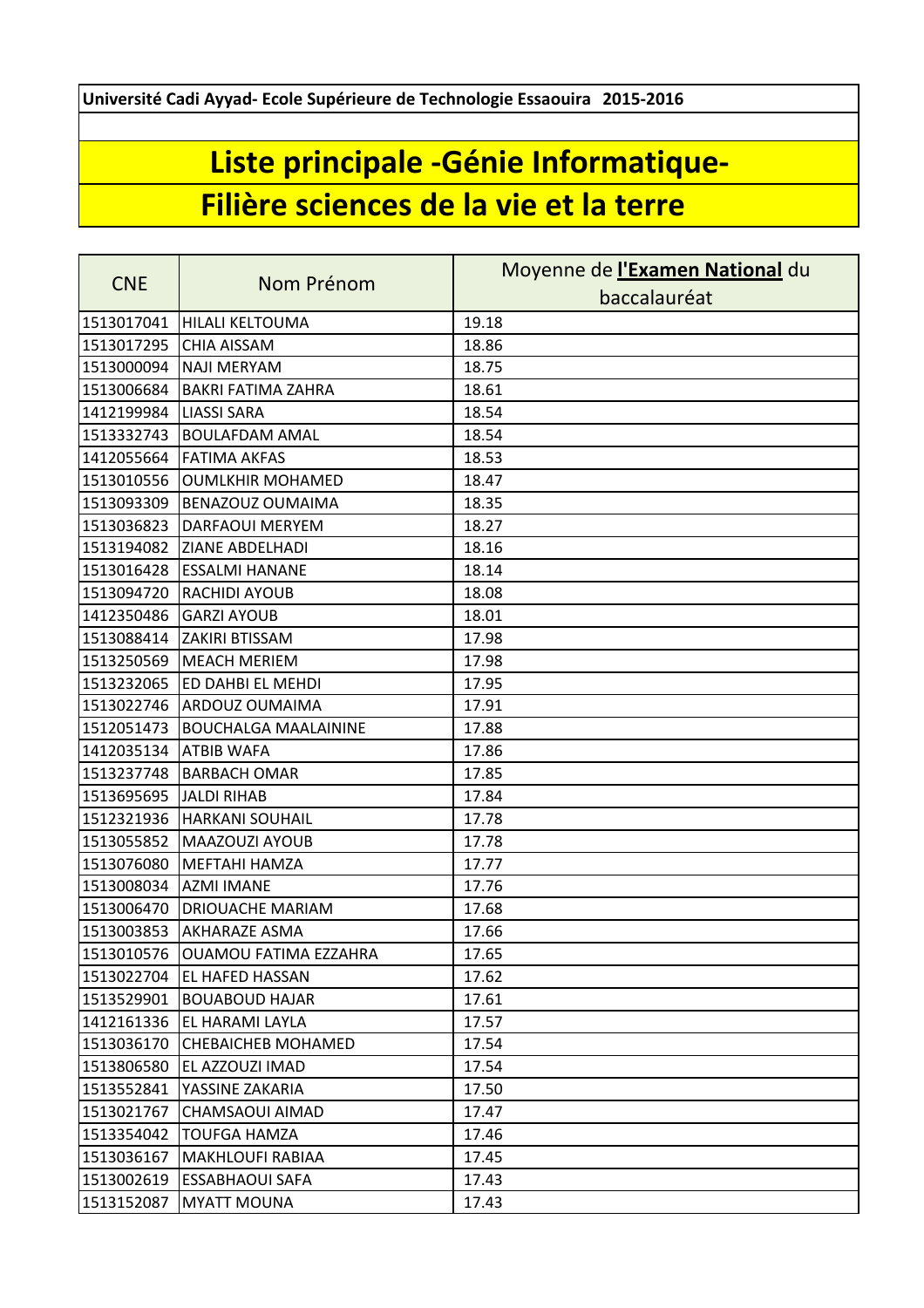|                          | 1513010561 CHALLAL MOHAMED        | 17.39 |
|--------------------------|-----------------------------------|-------|
| 1412396610               | <b>FARAH OUSSAMA</b>              | 17.37 |
| 1513012868               | <b>EL KHANATE NADIA</b>           | 17.27 |
| 1513194025               | <b>OUIAZZANE NADIA</b>            | 17.27 |
| 1513339089               | NADER ACHRAF                      | 17.25 |
|                          | 1412255723   MERIEME MOUSSAOUI    | 17.20 |
| 1513004143               | MAILKA HAMZA                      | 17.20 |
| 1513168038               | <b>WAHAB MARYAM</b>               | 17.20 |
|                          | 1513067705 LAAOUINA YOUNESS       | 17.18 |
| 1513319950               | <b>HAMOU MEHDI</b>                | 17.18 |
| 1512070968               | <b>IKHERAZENE ABDERRAHMAN</b>     | 17.15 |
| 1513225793               | <b>MELLOUKI MEHDI</b>             | 17.11 |
| 1513249650               | <b>OUARY KAWTAR</b>               | 17.11 |
| 1513369647               | <b>ABADI ABDELLAH</b>             | 17.08 |
| 1513036572               | <b>TAOUFIQ ESSAADIA</b>           | 17.07 |
| 1513317117               | <b>TABOUKTIRT MERIEM</b>          | 17.04 |
| 1513000940               | <b>LOUBANE HAJAR</b>              | 17.02 |
| 1513022036               | <b>BEN BAHA IHSSANE</b>           | 16.99 |
| 1513273235   IHSANE SAID |                                   | 16.99 |
|                          | 1513009433  BOUMALOU SAMIA        | 16.97 |
| 1412083177               | <b>FATIMA EZZAHRA SADIQI</b>      | 16.95 |
| 1513528516               | <b>BOUJAD CHAKIB</b>              | 16.95 |
| 1412035349               | <b>BOUZBIBA MARYEM</b>            | 16.93 |
| 1513171682               | <b>NAJI MOHAMED</b>               | 16.93 |
| 1513036996               | <b>HAJJI LOUBNA</b>               | 16.92 |
|                          | 1513111738 ECH CHYCHAOUY SOUKAINA | 16.90 |
| 1513324276               | <b>M NOUNY DOUNIA</b>             | 16.90 |
| 1513036081               | <b>AZEROUAL MOHAMED</b>           | 16.89 |
| 1513114301               | <b>LAGRA HANANE</b>               | 16.88 |
| 1513539930               | <b>ADAMMICHE ISMAIL</b>           | 16.87 |
| 1513938054               | JAMKIL OUMAIMA                    | 16.87 |
| 1412030568               | <b>BENIDAR HAMZA</b>              | 16.86 |
| 1513231276               | <b>HACHIM HAJAR</b>               | 16.85 |
| 1513161327               | <b>NAIM ASMAE</b>                 | 16.83 |
| 1513028547               | EL MAHDAOUI NOUREDDIN             | 16.79 |
| 1513055038               | <b>BOUZGUER ZAHRA</b>             | 16.79 |
| 1513161479               | <b>LAHMAMSSI HASNAE</b>           | 16.77 |
| 1412022733               | EL AZZAB YASSIR                   | 16.76 |
| 1513010548               | <b>ED DAOUDY ELHAM</b>            | 16.76 |
| 1513033586               | <b>EL HALOUI BADR</b>             | 16.76 |
| 1513098203               | ABOUZAID JOMANA                   | 16.74 |
| 1513033314               | <b>BOUHSAINE HASNA</b>            | 16.73 |
| 1513055763               | IEL MOUTAOUAKIL OTHMANE           | 16.72 |
| 1513017763               | <b>BOUSSIAR ILYAS</b>             | 16.71 |
| 1513288496               | MESHALI MOHAMED                   | 16.70 |
| 1513066288               | AIT ALLAL AZIZA                   | 16.68 |
| 1513277373               | MEZOUARI MOHAMMED                 | 16.68 |
| 1513111685               | EL MANSOURI RACHIDA               | 16.67 |
| 1412355543               | EL BOUCHINI-IDRISSI MERIEM        | 16.66 |
| 1512026545               | <b>BELORF MOHAMED</b>             | 16.66 |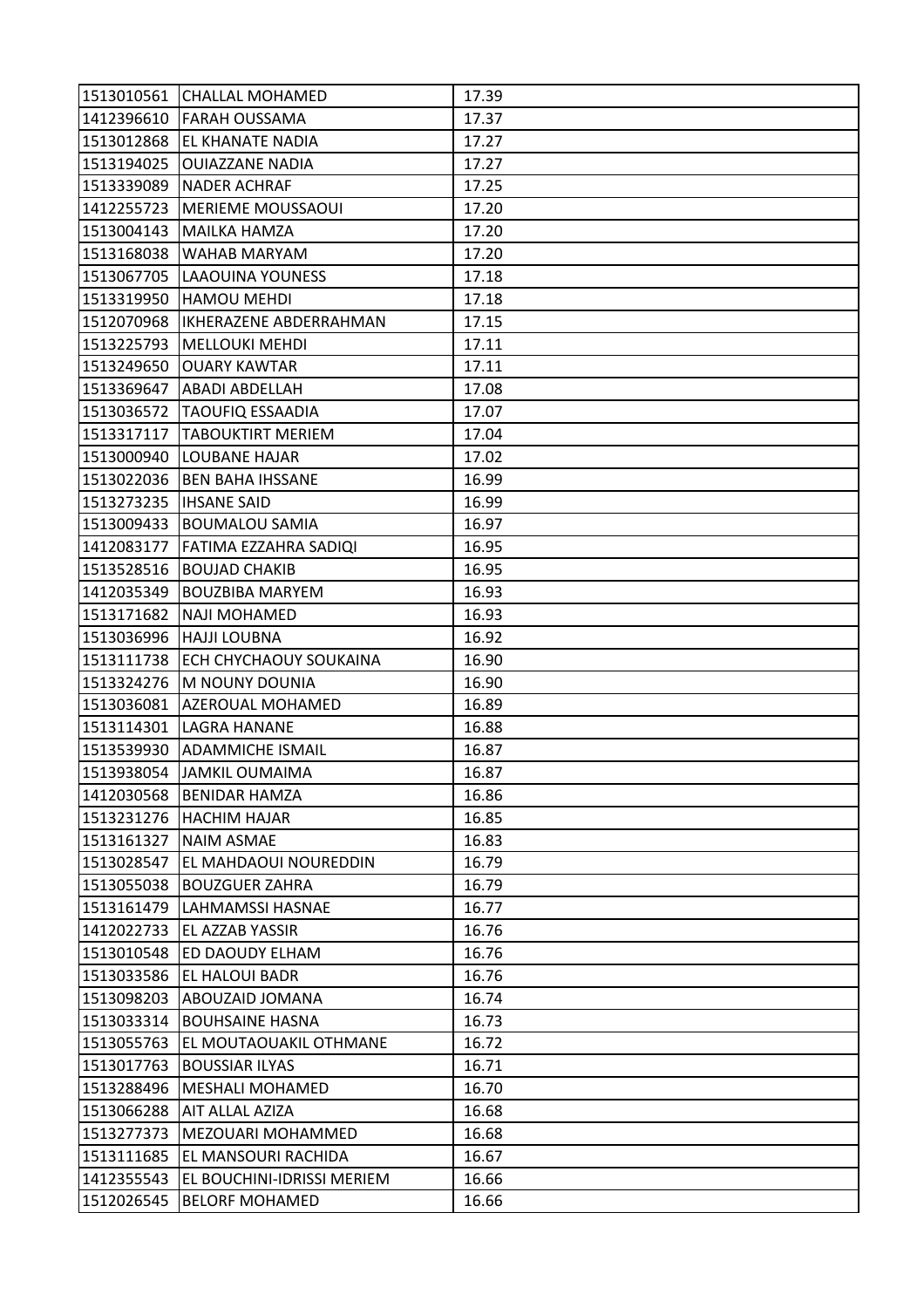|            | 1513193880 ACHRA AMINE          | 16.66 |
|------------|---------------------------------|-------|
| 1513003060 | <b>AGNAGAY REDA</b>             | 16.65 |
| 1513375657 | <b>FETOUI ANASS</b>             | 16.65 |
| 1512042527 | <b>LOUT MARYEM</b>              | 16.63 |
| 1513162914 | <b>BENALI ISMAHAN</b>           | 16.63 |
|            | 1513606949 ZERROUK MOUNSSEF     | 16.63 |
| 1412093627 | <b>FATIMA ZAHRA BOUTADGHART</b> | 16.61 |
| 1513098208 | <b>GHAZALA CHAIMA</b>           | 16.61 |
| 1513017883 | <b>ELQOUL HASNA</b>             | 16.60 |
| 1513039012 | <b>OULMAHJOUB ILHAM</b>         | 16.60 |
| 1513002153 | <b>BAHOUM ABDERRAHIM</b>        | 16.57 |
| 1513354020 | <b>DRAA OUMAIMA</b>             | 16.53 |
| 1513523879 | <b>BOYHER HAJAR</b>             | 16.52 |
| 1512073450 | NEAMI RIDA                      | 16.50 |
| 1513326638 | <b>TAOUILI ZINEB</b>            | 16.49 |
| 1513523687 | <b>EL HAIDI EL MEHDI</b>        | 16.47 |
| 1513324126 | LAALEJ LAILA                    | 16.46 |
| 1513231830 | <b>SANAD HIBA</b>               | 16.45 |
|            | 1513380072 BOUSRY SAAD          | 16.42 |
|            | 1513034722   MOUSLIH MALIKA     | 16.41 |
|            | 1513152638 AIT ARYANE MEHDI     | 16.41 |
| 1412538456 | <b>EL-BOUCHTI MOHAMED</b>       | 16.39 |
| 1513022747 | <b>IKISS KARIMA</b>             | 16.39 |
| 1513066073 | <b>EL ATTAOUI FATIMAEZZAHRA</b> | 16.39 |
| 1513352062 | <b>OULAD BENAISSA AFAF</b>      | 16.39 |
| 1412028055 | <b>FATH NADIA</b>               | 16.38 |
| 1513339216 | <b>MAAOUENE SOUKAINA</b>        | 16.38 |
| 1513523885 | MOATASSIM ABDERRAHMANE          | 16.38 |
| 1513935973 | REBOUZI CHAIMAE                 | 16.38 |
| 1513018621 | <b>ARBAI FATIHA</b>             | 16.35 |
|            |                                 |       |
| 1513007389 | <b>OUHAJOU YAHYA</b>            | 16.34 |
|            | 1513033650  IDOUM LATIFA        | 16.34 |
| 1513160560 | <b>EL AMRI SOUFIANE</b>         | 16.33 |
| 1513012576 | <b>MESKOUR TOUDA</b>            | 16.32 |
| 1513361892 | EL FAD CHAIMA FATNA             | 16.24 |
| 1513811472 | <b>BEN FARES MARYEM</b>         | 16.24 |
| 1513035818 | <b>KARED RACHID</b>             | 16.22 |
| 1513036408 | <b>AOUANE IJJOU</b>             | 16.21 |
| 1513293223 | <b>EL AYOUBY KHADIJA</b>        | 16.18 |
| 1513006471 | <b>EL HILALI REDA</b>           | 16.17 |
| 1513349068 | <b>BENOUAALI SALMA</b>          | 16.15 |
| 1513364346 | <b>HARKATI AYOUB</b>            | 16.15 |
| 1513004843 | <b>MAGGA KHADIJA</b>            | 16.12 |
| 1513016520 | <b>SABRI ASMA</b>               | 16.12 |
| 1513093196 | <b>BOULIDA HAMZA</b>            | 16.12 |
| 1513940856 | <b>BRAHIMI YOUSSEF</b>          | 16.12 |
| 1411254796 | <b>ANOUAR EL AOUATI</b>         | 16.11 |
| 1412018759 | KAMAL HICHAM                    | 16.11 |
| 1513017978 | <b>ABRAIM MOUNIR</b>            | 16.11 |